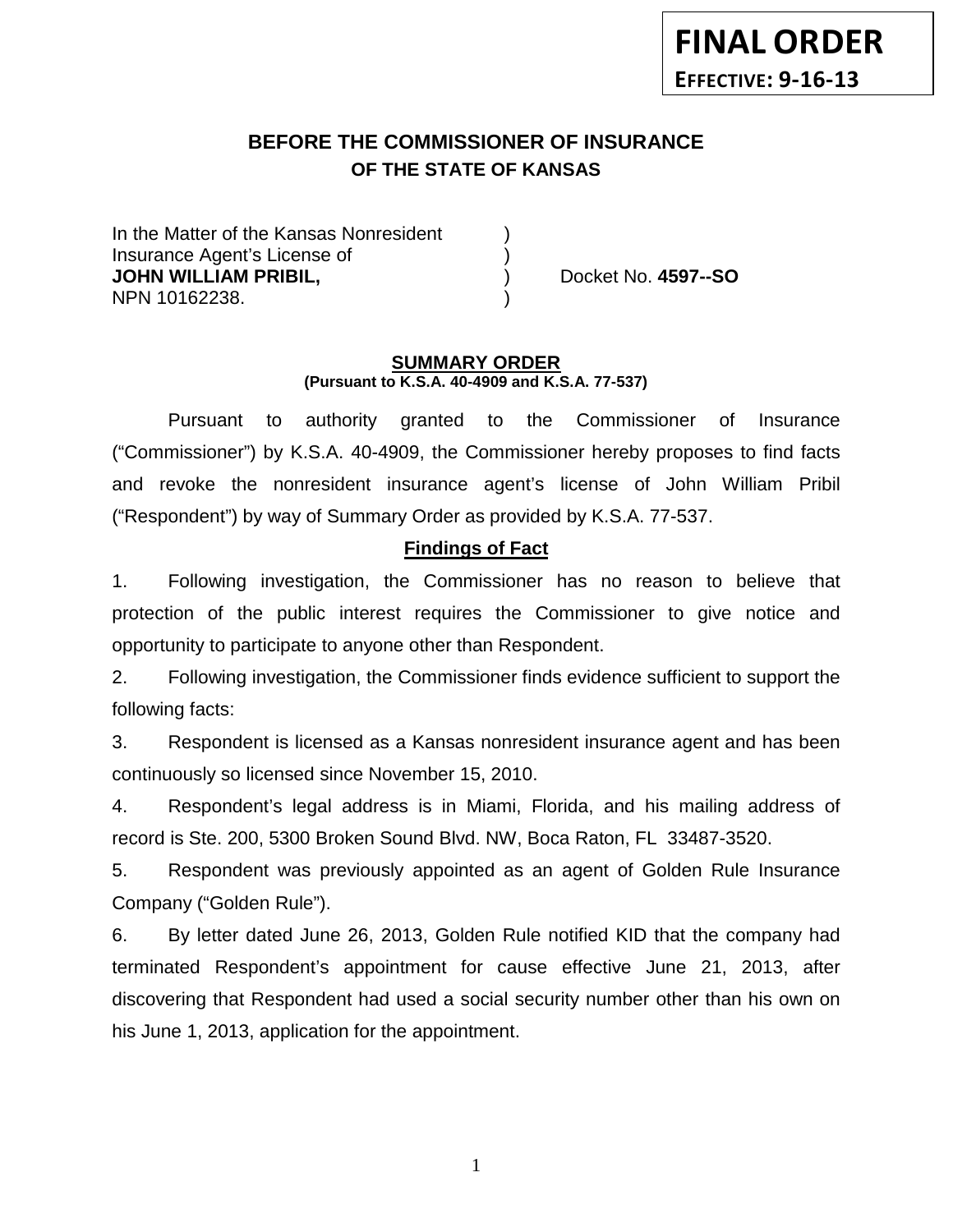7. During Golden Rule's investigation, Respondent initially stated that he wrote the wrong number in error but later admitted that he paid someone to "fix" his credit and supply him with the alias social security number.

8. By letter of August 1, 2013, addressed to Respondent at his legal address of record, counsel for KID invited Respondent to reply in writing within 15 business days if he disputed the foregoing facts.

9. To date, Respondent has not replied, and the letter has not been returned; thus, the facts are deemed undisputed.

### **Applicable Law**

10. K.S.A. 40-4909(a) provides, in relevant part:

"The commissioner may deny, suspend, revoke or refuse renewal of any license issued under this act if the commissioner finds that the applicant or license holder has: . . .

(8) Used any fraudulent, coercive, or dishonest practice, or demonstrated any incompetence, untrustworthiness or financial irresponsibility in the conduct of business in this state or elsewhere." K.S.A. 2012 Supp. 40- 4909(a).

11. In addition, the Commissioner may revoke any license issued under the Insurance Agents Licensing Act if the Commissioner finds that the interests of the insurer or the insurable interests of the public are not properly served under such license. K.S.A. 2012 Supp. 40-4909(b).

12. "Any action taken under this section which affects any license or imposes any administrative penalty shall be taken only after notice and an opportunity for hearing conducted in accordance with the provisions of the Kansas administrative procedures act." K.S.A. 2012 Supp. 40-4909(c).

13. "Whenever the commissioner imposes any administrative penalty or denies, suspends, revokes or refuses renewal of any license pursuant to subsection (a), any costs incurred as a result of conducting an administrative hearing authorized under the provisions of this section shall be assessed against the person who is the subject of the hearing or any business entity represented by such person who is the party to the matters giving rise to the hearing." K.S.A. 2012 Supp. 40-4909(f).

2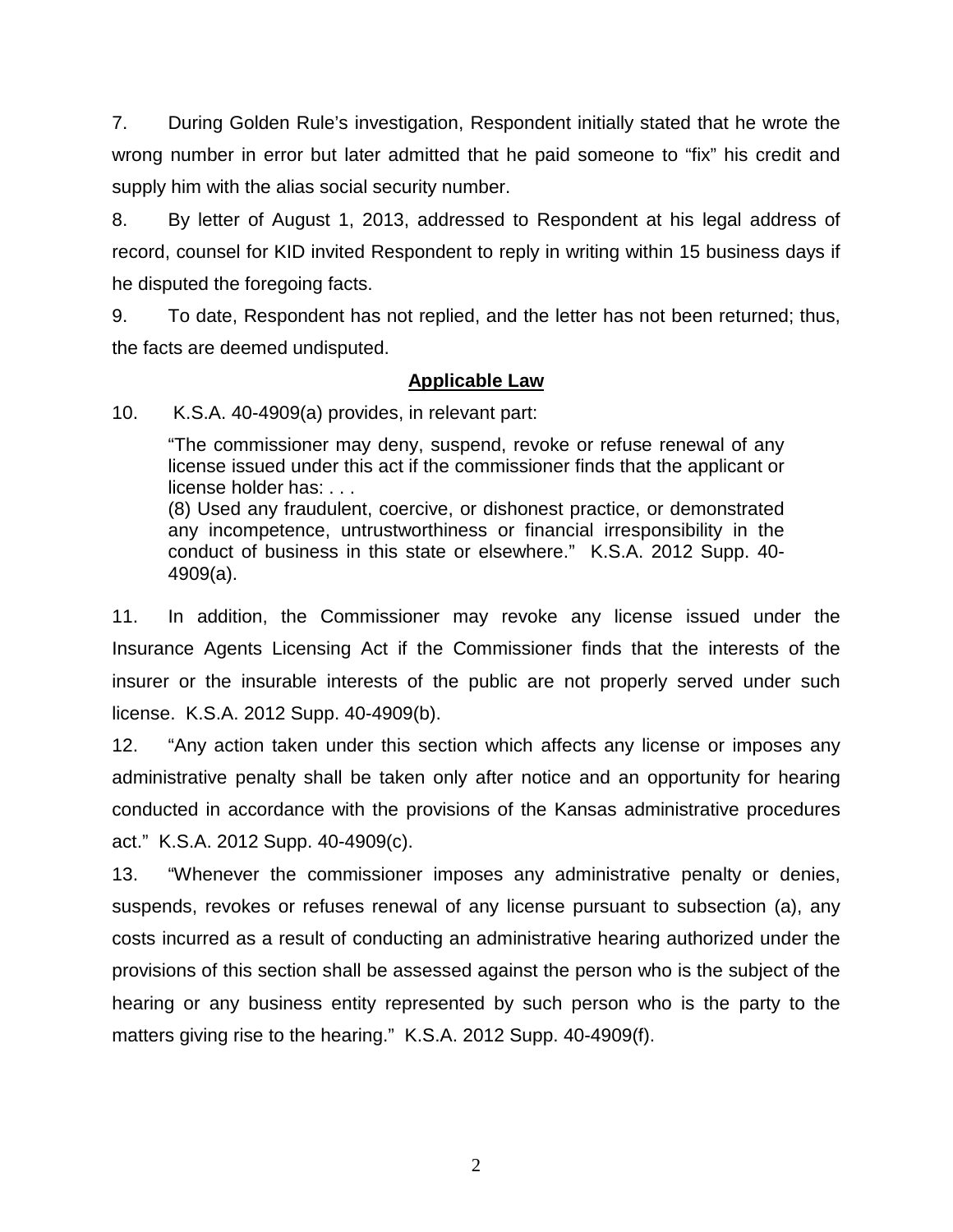#### **Conclusions of Law**

14. The Commissioner has jurisdiction over Respondent as well as the subject matter of this proceeding, and such proceeding is held in the public interest.

15. The Commissioner finds that Respondent's license may be revoked pursuant to K.S.A. 40-4909(a)(8) because, in disguising his financial history and identity by using an alias social security identification number, Respondent has used a fraudulent and dishonest practice.

16. The Commissioner thus finds that sufficient grounds exist for the revocation of Respondent's insurance agent license pursuant to K.S.A. 2012 Supp. 40-4909(a).

17. Finally, the Commissioner finds that Respondent's license may be revoked pursuant to K.S.A. 2012 Supp. 40-4909(b) because Respondent's license is not serving the interests of insurers or the insurable interests of the public.

18. Based on the facts and circumstances set forth herein, it appears that the use of summary proceedings in this matter is appropriate, in accordance with the provisions set forth in K.S.A. 77-537(a), in that the use of summary proceedings does not violate any provision of the law, the protection of the public interest does not require the KID to give notice and opportunity to participate to persons other than Respondent, and after investigation, KID believes in good faith that the allegations will be supported to the applicable standard of proof.

#### **Policy to be Served**

Before issuing an insurance agent license, the Commissioner must determine that the applicant is qualified and has not committed any act that would be grounds for denial, suspension, or revocation. K.S.A. 40-4905(b). Further, the Commissioner may revoke any license issued under the Insurance Agents Licensing Act if the Commissioner finds that the interests of the insurer or the insurable interests of the public are not properly served under the license. The following action is appropriate to promote the security and integrity of the insurance business and protect insurance consumers by licensing, or continuing to license, persons or entities to sell, solicit, or negotiate insurance in the State of Kansas only if their conduct indicates they are both qualified and trustworthy.

3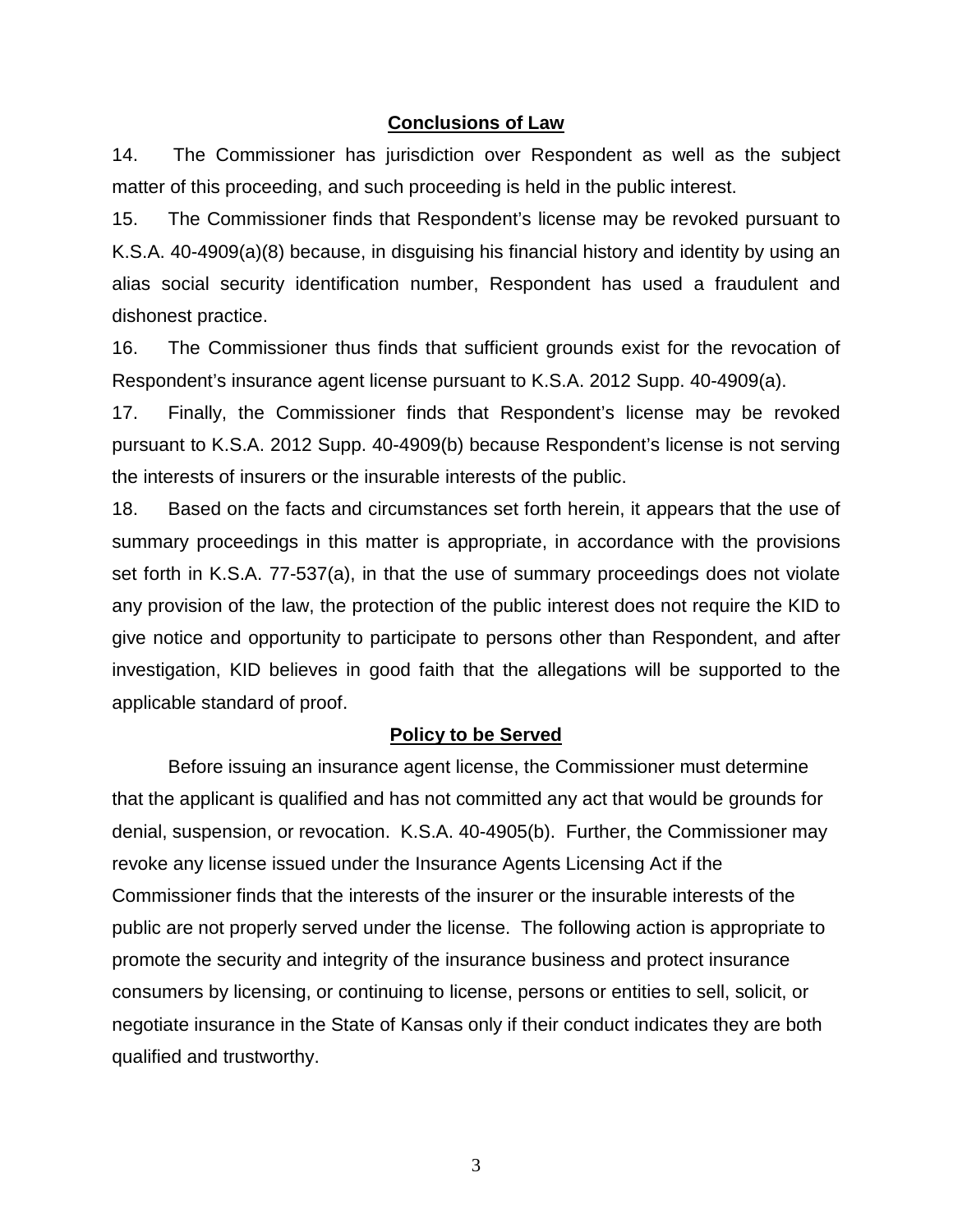**THE COMMISSIONER OF INSURANCE THEREFORE ORDERS** that the Kansas nonresident insurance agent's license of **JOHN WILLIAM PRIBIL** is hereby **REVOKED** and **JOHN WILLIAM PRIBIL** shall **CEASE and DESIST** from the sale, solicitation, or negotiation of insurance, doing any act toward the sale, solicitation, or negotiation of insurance, and/or receiving compensation deriving from the sale, solicitation, or negotiation of insurance in Kansas or on Kansas risks through business conducted on and after the effective date of this order.

**It is further ordered**, pursuant to KSA 77-415(b)(2)(A), that this order is designated by KID as precedent.

# **IT IS SO ORDERED THIS \_\_27th\_\_ DAY OF AUGUST 2013, IN THE CITY OF TOPEKA, COUNTY OF SHAWNEE, STATE OF KANSAS.**



\_/s/ Sandy Praeger\_\_\_\_\_\_\_\_\_\_\_\_\_\_\_\_ Sandy Praeger Commissioner of Insurance

BY:

\_/s/ John Wine\_\_\_\_\_\_\_\_\_\_\_\_\_\_\_\_\_\_\_\_ John Wine General Counsel